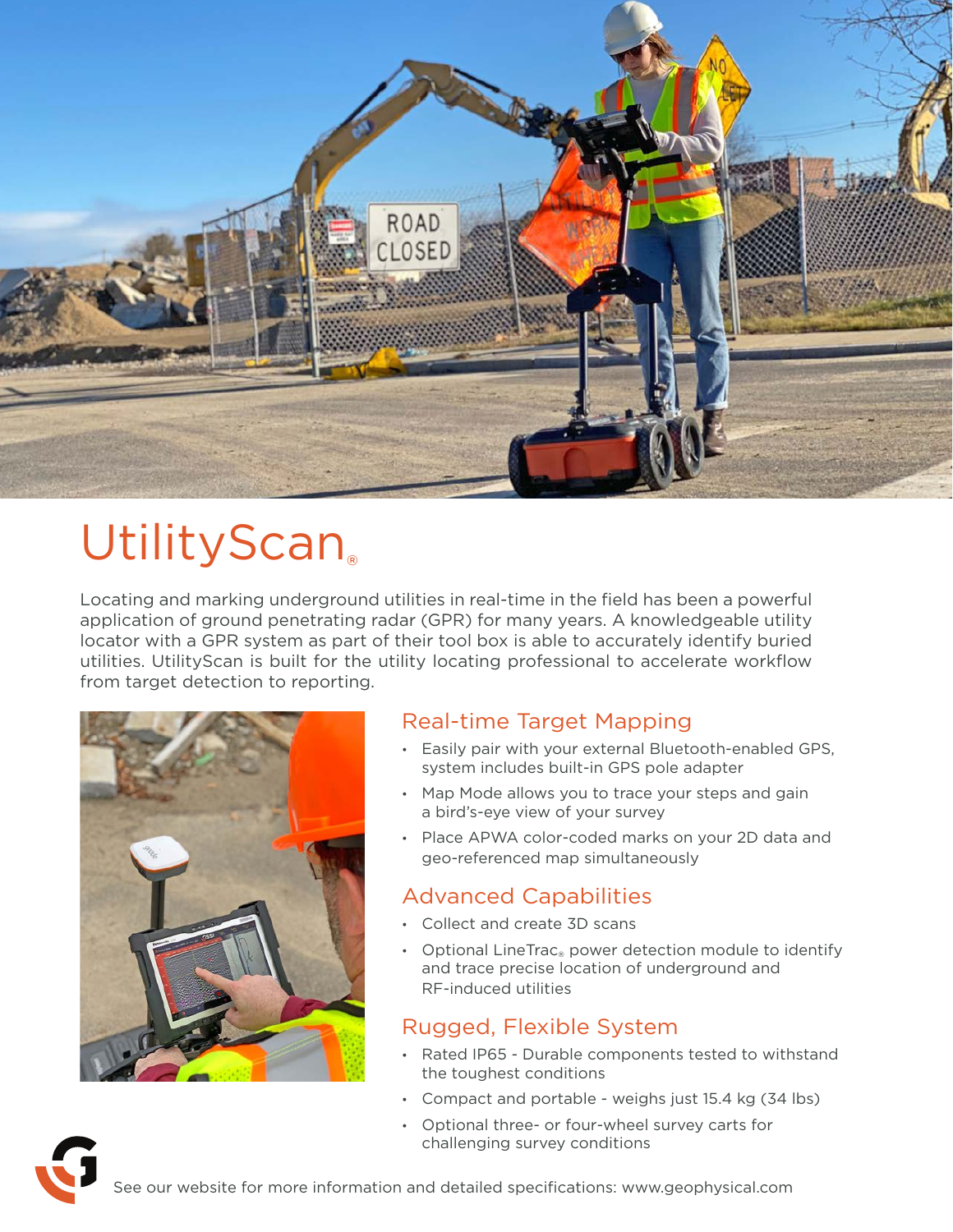## UTILITYSCAN FEATURES

### Rugged System for Construction Environments

UtilityScan is rated IP65 and built to meet your job site needs. It can withstand the most challenging survey environments including rain, dust, and extreme cold down to -20°C (-4°F). The Panasonic G2 tablet screen is designed for rain and glove use. For areas where Wi-Fi is prohibited, this system includes a rugged Ethernet cable that can be used for communication between the tablet and antenna.





### Warranty and Support

### Integrated Advanced Sensor

UtilityScan can be configured with an optional LineTrac<sub>®</sub> power detection module. LineTrac is designed to identify and trace the precise location of underground electric and RF-induced utilities. This allows the detected power or induced frequencies data to be overlaid on the radar data, providing reliable positioning and target information to the user. These technologies are integrated into one seamless system to aid in target recognition and mapping, a first for the utility detection industry.

At GSSI, we fully back our products to ensure our customers get the maximum value for their investment. UtilityScan comes with a two-year warranty and complimentary training from our staff of dedicated, professional trainers during the warranty period. With every purchase, we provide unmatched technical support for the lifetime of your system.

## UTILITYSCAN DATA

### MAP MODE

With Map Mode on UtilityScan, you can simultaneously pick targets and view their corresponding location on the GIS map shown on the right side of the screen. You can select the window size of the data and the map, or keep it split evenly as shown. The map shows an overview where the user located three different types of utilities. The dark green line represents the path that was taken when collecting the data.



Data on the left side of the screen shows a typical utility at 1.25m in depth and shows a nicely defined base layer at .4m in depth. The blue dot on the data image is a water line.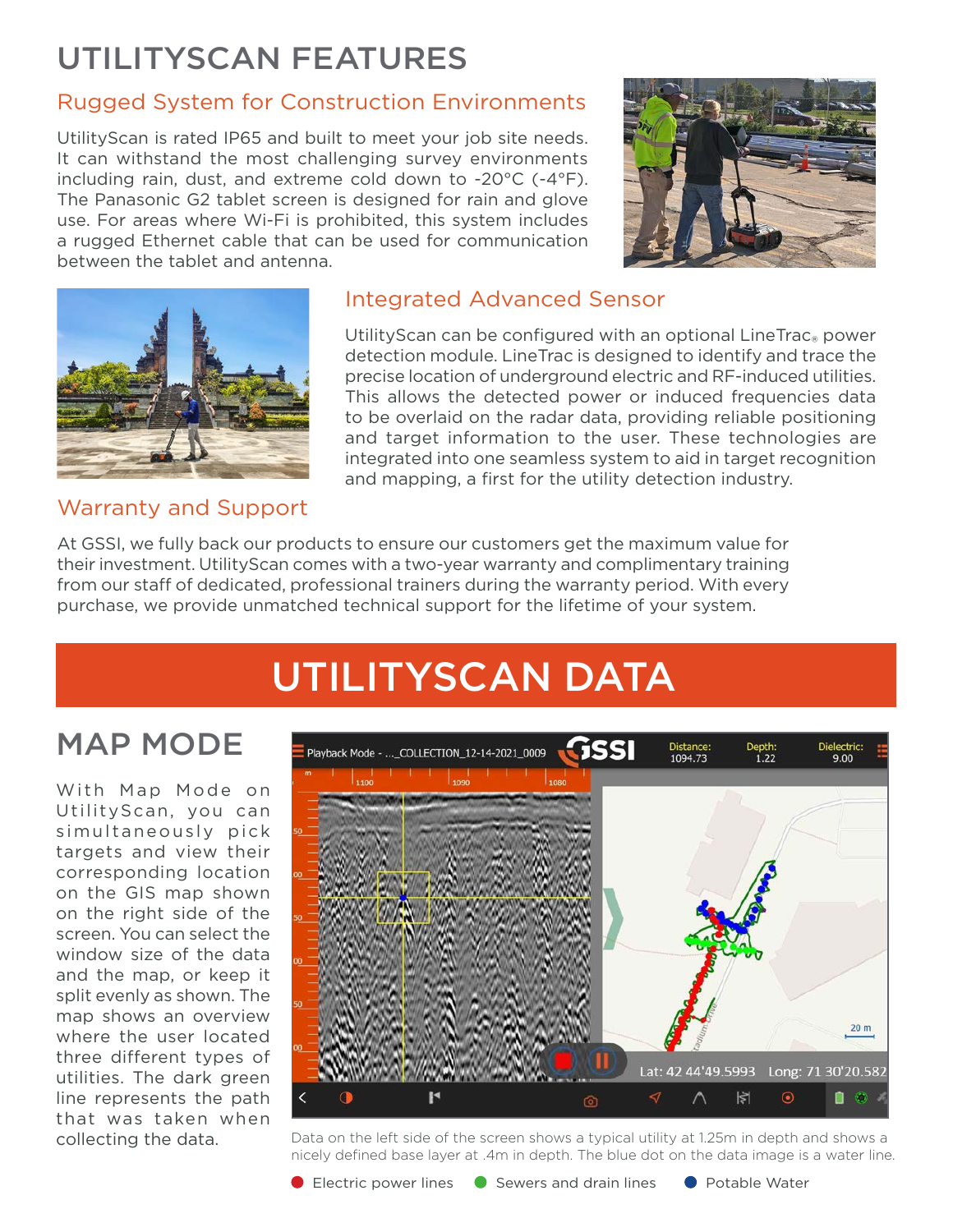## 3D IMAGE

On-screen 3D data collection mode allows you to define an area of interest. You can easily define the time slice depth and thickness in the field with the 3D data on the screen. The map window can be minimized to view your 3D display full screen.



Data image shows a horizontal yellow line that is a water line located at 1.25m in depth, collected with 3D mode.

This grid is 6x9 meters. The arrow on the left is the vertical position of the target. The + and – is how you control the thickness of the time slice.

## SATELLITE & AERIAL IMAGERY

UtilityScan software automatically saves a sample image (Target 1990 in the image below) for every target designated within the software. These in field targets can easily be exported into commonly available geo-browsers. These browsers can be used to create images for reports in the office or in the field.

I mage at right shows a water line (blue), sewer line (green) and an electrical line (red). The yellow line is the GPS track taken by the user.